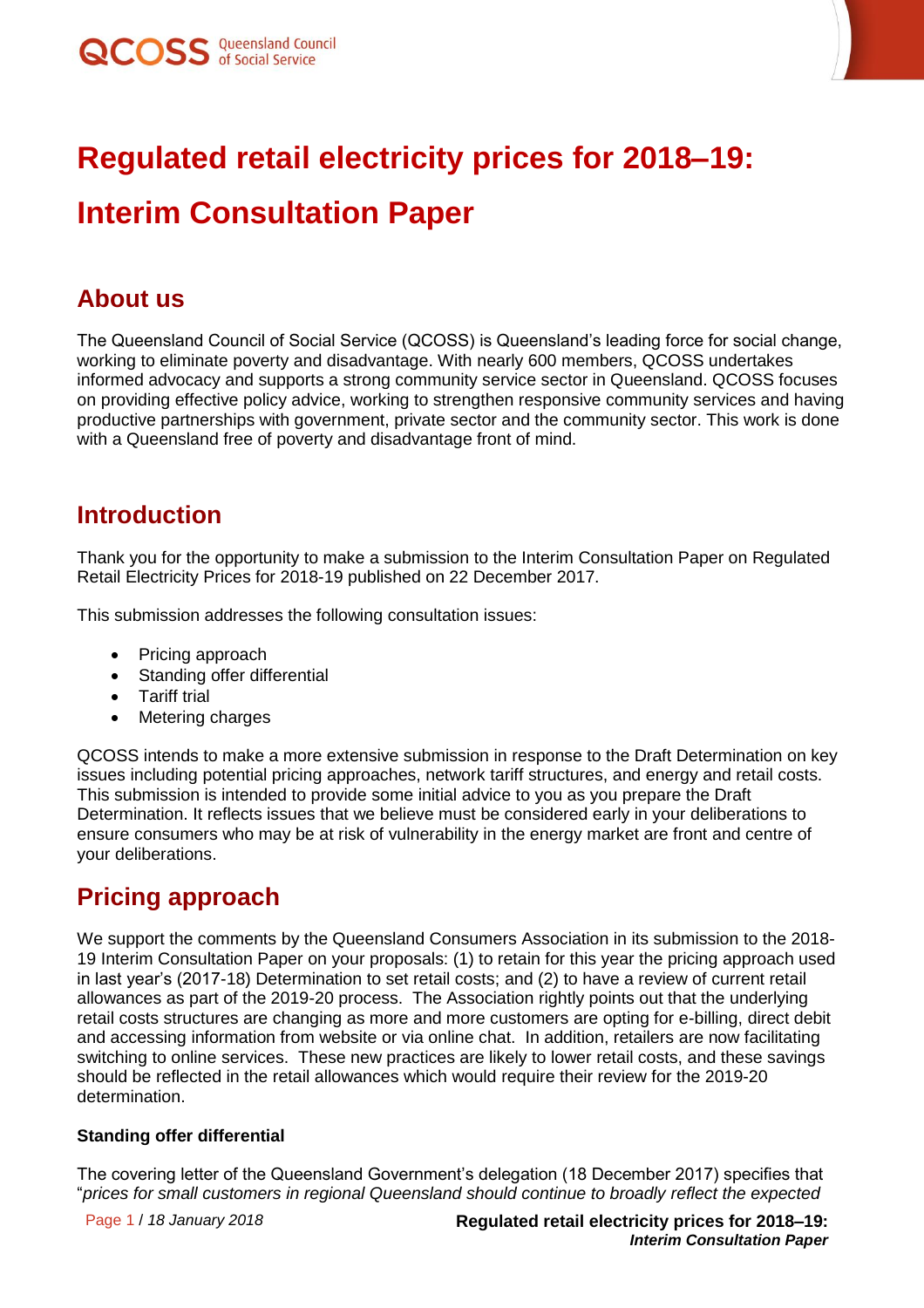

*prices for customers on standing offers in south east Queensland. The Government is of the view that a Standing Offer adjustment continues to be an important component of notified prices*".

The letter adds that "*Government considers that a Standing Offer contract provides additional value for consumers compared to a Market Offer, for example through additional protections to consumers contained in the terms and conditions in a Standing Offer contract, as well as providing a signal for retail competition in regional Queensland. As such the QCA should give consideration to maintaining the Standing Offer adjustment at the current level.*"

QCOSS is disappointed that the Government has continued to direct you to use a notional standing offer price as the basis for setting regional electricity prices. As already pointed out in QCOSS' submission to the 2017-18 Draft Determination, there is considerable evidence emerging from other National Energy Market (NEM) jurisdictions, such as Victoria, that in the longer term, after standing offer price regulation is removed, the standing offer prices no longer reflect efficient costs of supply. Retailers in SEQ compete primarily on the basis of market offers, not standing offers. Retailers are at liberty to raise their standing offer prices without having a detrimental effect on their competitive positioning in the market.

The growing disparity between the standing offers and market offers make it difficult to see how standing offer conditions offer greater value to customers. A notional standing offer price for SEQ no longer represents an appropriate benchmark on which to gauge efficient prices, competitive market prices, or the typical prices paid by electricity customers in SEQ.

We appreciate that you have to comply with the intent of the Minister's delegation for 2018-19. However, as standing offers prices are likely to continue to deviate from market offers, it would advance the broader methodological question if you considered in your Draft Determination other approaches for setting notified prices in regional Queensland. Consultation on these approaches at this stage would also be informative to future Government decisions regarding an appropriate benchmark for regional prices.

#### **Tariff trial**

The delegation requires you to consider offering new voluntary trial retail tariffs, based on the structure of any new cost reflective network tariffs submitted by Ergon Distribution to the Australian Energy Regulator (AER).

It is understood that at the time of the publication of your consultation paper, Ergon Distribution had not submitted its 2018–19 pricing proposal to the Australian Energy Regulator (AER). It is expected that Ergon Distribution will submit its latest pricing proposal in time for consideration as part the 2018- 19 Draft Determination process.

While QCOSS generally supports trials as an approach to the development of fair and equitable tariffs, we can't support the introduction of voluntary tariff trials at this stage as we don't know what the proposed tariff structure is. We also did not support the current cost reflective tariff that is in notified prices – namely Tariff 12A – a seasonal, time of use, demand based tariff developed during the Tariff Structure Statement process for 2017-2020.

As a general statement, QCOSS' position is that while information from such trials will be valuable, QCOSS believes that, to avoid bias, the trials must be extended to include a broader group than the early adopters. Early adopters are likely to be households who have a high level of understanding of the trial. They will be aware either that their energy use profile is flat and that the tariff will benefit them, or that they are able to make the required behaviour changes to reduce their peak demand on the network. It is unlikely to include consumers who have low income or are at risk of vulnerability. It is important that a trial includes a broad cross section of the community to ensure that findings reflect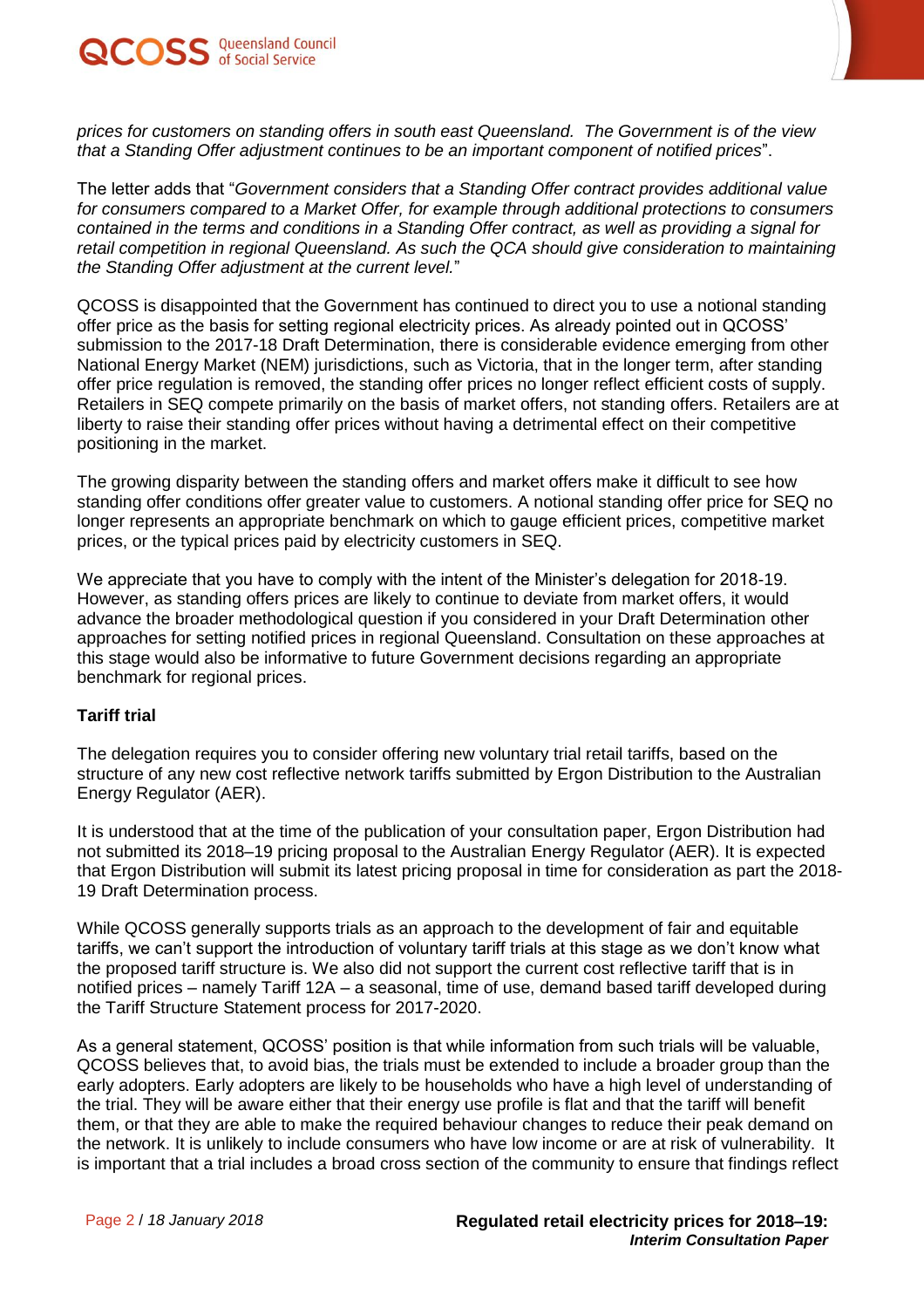



QCOSS also encourages network businesses to share the results of trials so that there is effective and efficient learning across Australia.

Further considerations in designing a trial are: (1) that participants should not be worse off and should be compensated for any detriment. This includes compensation for any new meter costs that may have to be paid upfront due to a tariff change; and (2) that the trial should extend for at least a year to take seasonal effects into account. Trials also should address consumer specific criteria such as bill stability, and simplicity / ease of understanding.

Ergon should consult on how its trial is to be designed, and on how it intends to recruit customers to participate in the trial.

QCOSS has developed an excellent network of community organisations that support their clients on energy matters through its work in regional Queensland with projects such as Energy Savvy Families and energy literacy and efficiency workshops. QCOSS is willing to assist Ergon in identifying and obtaining the relevant customer segments that should be included in a trial, for example low-income, aged, disability, Indigenous, and culturally and linguistically diverse (CALD) communities.

#### **Metering charges**

QCOSS agrees that digital metering costs should be included in notified prices. Because there is no retail competition in regional Queensland and it is unlikely that metering contestability will develop in the near future, there is a need for a transparent and open process to set efficient meter charges. Further, the objective of the Uniform Tariff Policy (UTP) to equalise pricing between regional Queensland and SEQ should extend to all elements of customers' energy bills, including metering charges.

We understand that from 1 July 2018 you can set these metering charges, rather than by agreement between the Government and Ergon Retail. As part of a more open and transparent process, we are seeking your clarification of these arrangements including advice and guidance on the current legal and administrative basis for Ergon to charge for metering services (in respect of both smart meters and standard meters).

It is likely that over time, as more smart meters are rolled out, Ergon (in its capacity as the incumbent retailer) will benefit significantly from being able to remotely read and connect / disconnect meters. The cost of the initial supply and installation will however be relatively high given the higher cost of service provision in regional Queensland. Consequently, in keeping with the intent of the UTP, QCOSS' view is that you should base meter charges on relevant costs in SEQ to help ensure that consumers in regional Queensland are not disadvantaged.

If you base metering charges on SEQ costs, then you should use the costs incurred by retailers, and not the costs passed on to standard contract customers. We have already stated our concerns about the continued use of a notional SEQ standing offer price as the benchmark to set regional prices. The Australian Energy Markets Commission in its annual review of retail competition in SEQ has found that standing offer customers are more likely to live in the more regional and remote areas of SEQ. This would add in an extra bias to the analysis.

Finally, in providing its advice in the Draft Determination, and with reference to paragraph 90(5)(b) of the *Electricity Act 1994*, we ask that you also have regard to principles of equity and fairness when charging for new digital meters. Currently, to acquire a new digital meter for a new connection or a change of tariff, customers must pay upfront for the supply and installation of a meter. This is also likely to cover other situations such as if a new meter is installed if solar PV is installed.